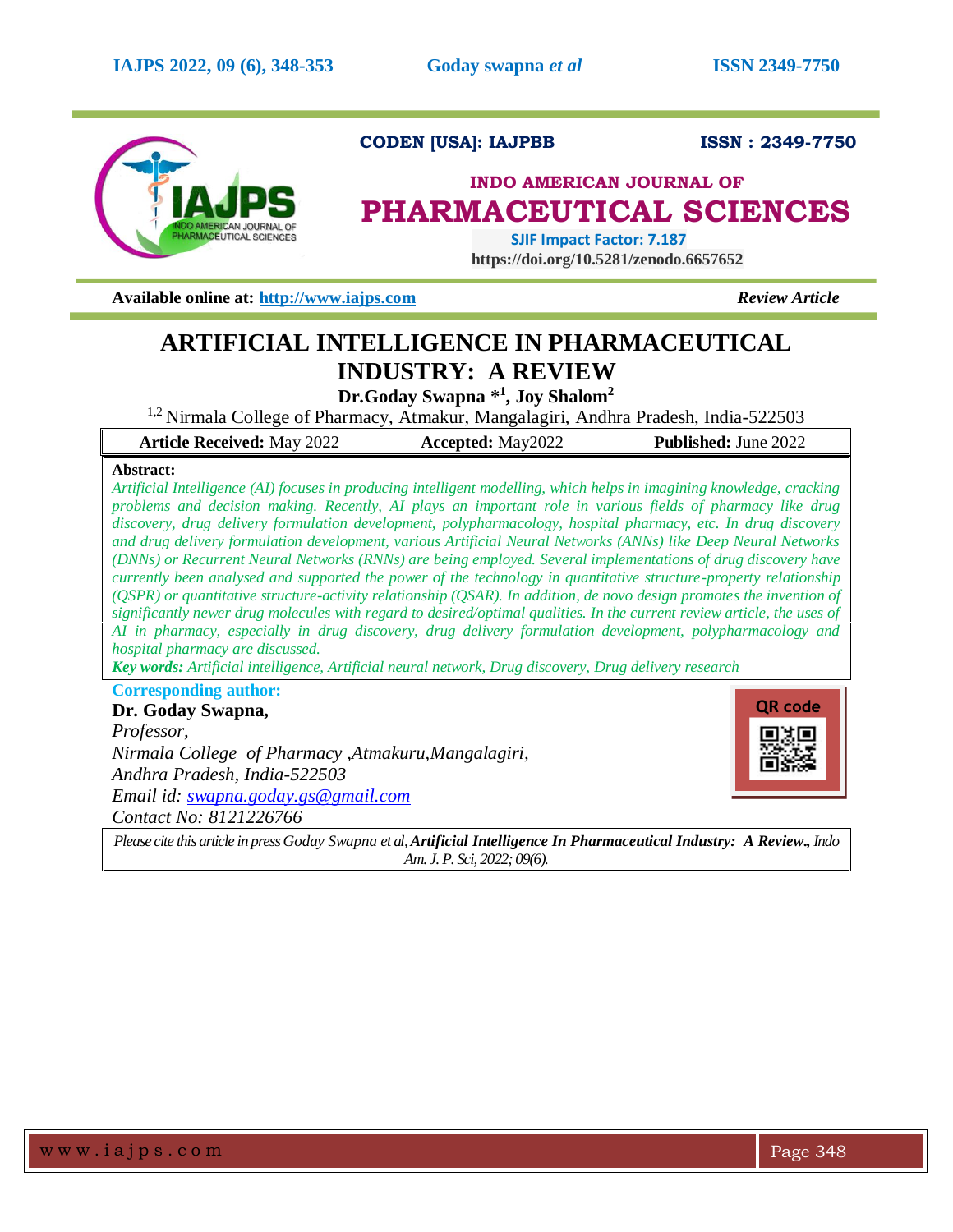# **INTRODUCTION:**

Artificial Intelligence (AI) is a stream of science related to intelligent machine learning, mainly intelligent computer programs, which provides results in the similar way to human attention process [1]. This process generally comprises obtaining data, developing efficient systems for the uses of obtained data, illustrating definite or approximate conclusions and self-corrections/adjustments [2]. In general, AI is used for analyzing the machine learning to imitate the cognitive tasks of individuals. AI technology is exercised to perform more accurate analyses as well as to attain useful interpretation [3]. In this perspective, various useful statistical models as well as computational intelligence are combined in the AI technology [4]. The progress and innovation of AI applications are often associated to the fear of unemployment threat. However, almost all advancements in the applications of AI technology are being celebrated on account of the confidence, which enormously contributes its efficacy to the industry. Recently, AI technology becomes a very fundamental part of industry for the useful applications in many technical and research fields.The emergent initiative of accepting the applications of AI technology in pharmacy including drug discovery, drug delivery formulation development and other healthcare applications have already been shifted from hype to hope[5-6] .The uses of AI models also make possible to predict the in vivo responses, pharmacokinetic parameters of the therapeutics, suitable dosing, etc. [7] .According to the importance of pharmacokinetic prediction of drugs, the uses of in silico models facilitate their effectiveness and inexpensiveness in the drug research[8]. There are two key classes of AI technology developments [9]. The first one comprises the conventional computing methodologies including expert systems, which are capable of simulating the human experiences and illustrating the conclusions. from the principles, like expert systems[10] .The second one comprises the systems, which can model the mode of brain functioning employing the artificial neural networks (ANNs). In specific, various ANNs like deep neural networks (DNNs) or recurrent neural networks (RNNs) control the evolutions of AI technology. In Merck Kaggle[11] and NIH Tox21 challenge,[12] DNN issues show the greater predictivity than the baseline machine learning methodologies[13]. The machine learning employs suitable statistical methodologies with the capability to learn with or devoid of being unequivocally programmed[14]. In addition, de novo design promotes the invention of newer drug molecules with regard to optimal or desired qualities. In the current review article, the uses of AI in pharmacy, especially

in drug discovery, drug delivery formulation development, polypharmacology and hospital pharmacy are discussed.

### **CLASSIFICATION OF AI**:

AI can be classified into two different ways: according to calibre and their presence [15-16]. According to their ability, AI can be categorized as: i) Artificial Narrow Intelligence (ANI) or Weak AI: It performs a narrow range task, i.e., facial identification, steering a car, practicing chess, traffic signalling, etc. ii) Artificial General Intelligence (AGI) or Strong AI: It performs all the things as humans and also known as human level AI. It can simplify human intellectual abilities and able to do unfamiliar task. iii) Artificial Super Intelligence (ASI): It is smarter than humans and has much more activity than humans drawing, mathematics, space, etc. According to their presence and not yet present, AI can be classified as follows: i) Type 1: It is used for narrow purpose applications, which cannot use past experiences as it has no memory system. It is known as reactive machine. There are some examples of this memory, such as a IBM chess program, which can recognize the checkers on the chess playing board and capable of making predictions. ii) Type 2: It has limited memory system, which can apply the previous experiences for solving different problems. In automatic vehicles, this system is capable of making decisions there are some recorded observations, which are used to record further actions, but these records are not stored permanently. iii) Type 3: It is based upon "Theory of Mind". It means that the decisions that human beings make are impinged by their individual thinking, intentions and desires. This system is non-existing AI. iv). Type 4: It has self-awareness, i.e., the sense of self and consciousness. This system is also non-existing AI.

#### **NEURAL NETWORKS AND ANNS:**

The learning algorithm of neural networks (from input data) takes two different forms mainly. The classes of neural networks are as follows [17]. i) Unsupervised learning: Here the neural network is submitted with input data having recognised pattern. It is used for organizational purpose. The unsupervised learning algorithm uses 'Self Organizing Map' or 'Kohonen'. This is known as very useful modeling for the searching of relationships amongst the complex data sets. ii) Supervised learning: This kind of neural network is illustrated with the sequences of harmonizing inputs and outputs. It is used for learning relationship connection between the inputs and the outputs. It shows its usefulness in formulation to measure the cause and effects linking between input-output. It is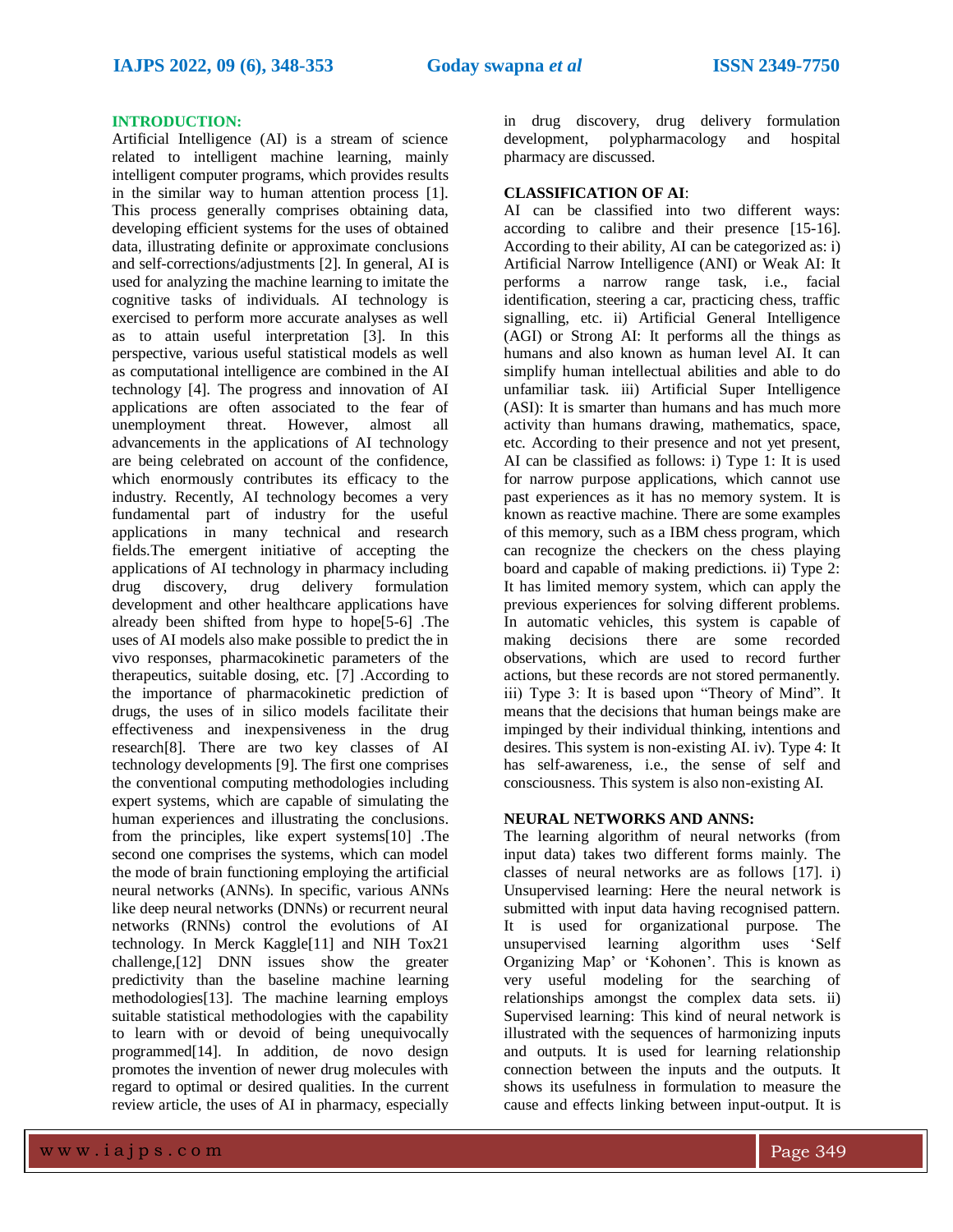the most frequently employed ANNs and is entirely linked with the back propagation learning rule. This learning algorithm is known as the outstanding methodology for the prediction as well as classification jobs. A simple mathematical processing unit called neuron is the main part of the neural network. Every input possesses an associated weight having relative importance and calculates the weighted sum of all the inputs as output. This output is then forwarded to another neuron after being modified by a transformation function. The whole processing is called a perceptron (a feed-forward system). A neural network having many neurons is organized into network architectures. The most famous and prosperous network is multilayer perceptron network. In this network system, the identical neurons are arranged in such a way that in one layer, the outputs are presented and in the subsequent layer, the inputs are presented. There are one or more secret layers, which can be introduced between the input and output layers. In theory, amount of secret layers can be attached according to solitary need. In practice, multiple layers are needed in case of applications with extensive nonlinear behaviour.

ANN is one of the computational modellings figured from hundreds of single units of artificial neurones associated with the constituents comprising the neural structure, which are known as processing elements as they participate in information processing [18]. ANN methodology presents a potential modelling procedure, in particular for the data sets of non-linear links commonly encountered in the pharmaceutical research [19-21]. For the model specification analyses, ANNs don't necessitate acquaintance of the data source. However, they frequently have many weightages that should be analyzed. They also necessitate larger training sets. Additionally, ANNs can mix as well as add in both the literature and the investigational data to resolve the problems. Recently, ANN models are being hybridized with other kinds of simpler models[22]. For example, a recently proposed combination of neural networks and logistic regression allow the generation of hybrid linear/ nonlinear classification surfaces and the identification of possible strong interactions that may exist between the attributes (also known as covariates in the Logistic Regression literature which define the classification problem. All these hybrid models perform reasonably well for a given set of databases. The prospective uses of ANNs in pharmacy are wideranged from the data analyses via the modeling of pharmaceutical quality control[23]. ANNs are also proved functional for the uses in the drug designing, especially in molecular modeling and QSAR[24]. It is

also used in formulation optimization processes for dosage form designing and in biopharmaceutical analyses, such as pharmacokinetic modeling, pharmacodynamic modeling, in vitro-in vivo correlation analysis, etc.[25]

## **FUZZY LOGIC AND NEUROFUZZY LOGIC:**

According to the conventional logic, proposal may be true or false. The hypothesis behind the logic lies either in or totally outside the "true" set. When the hypothesis lies within the "true" set, the membership function is denoted as "1" and when the hypothesis lies outside the "true" set, the membership function is denoted as "0". The basic concept of fuzzy logic is promoted by Lotfi Zadeh in the 1960s[26]. In contrast to the conventional logic, the fuzzy logic is not limited to be 0 or 1. However, any continuous value in-between these limits can be taken here. When  $20^{\circ}$ C temperature is taken as "comfortable", according to the conventional logic temperature of 19 or 21°C, which remain outside this set, are "uncomfortable". But, according to fuzzy logic, 17°C may obtain a membership of 0.4 in the "hot" set as well as 0.6 in the "cold" set. This logic is very useful in process control. For the automated circulations by the arteries and venous, the automated system based on fuzzy logic for drug releasing has been framed and analysed [27]. Fuzzy hemodynamic management modules have already been employed for the assessment of the condition of patients to report the regulation of the arterial as well as pulmonary pressures. This can be used to monitor the cardiac output of patients. The fuzzy logic-based automated system offers a comparative faster reaction and more effectual haemodynamic control. In addition, the uses of supervisory-fuzzy rule-dependent adaptive control system is considered as a potential way for controlling the multiple drug hemodynamic process [28]. When the fuzzy logic system is strongly combined with a neural network, it is called as neurofuzzy logic system. Here, the capability of neural networks of learning from data and the ability of fuzzy logic of expressing complex concepts intuitively are combined properly. It has data mining capability. The neurofuzzy logic also presents neural network having 2 extra layers for the fuzzification of inputs as well as defuzzification of outputs. In a research, the simulation of probucol absorption via the lipid formulations has been studied by means of neurofuzzy networkings[29] According to the outcome of the research, the probucol releasing rate from the lipid formulations was found to be significantly lesser in comparison with that of the self-emulsifying formulations. The adaptive self-emulsifying formulations. The adaptive neurofuzzy network model together with in vitro-in vivo correlation tool demonstrated the competent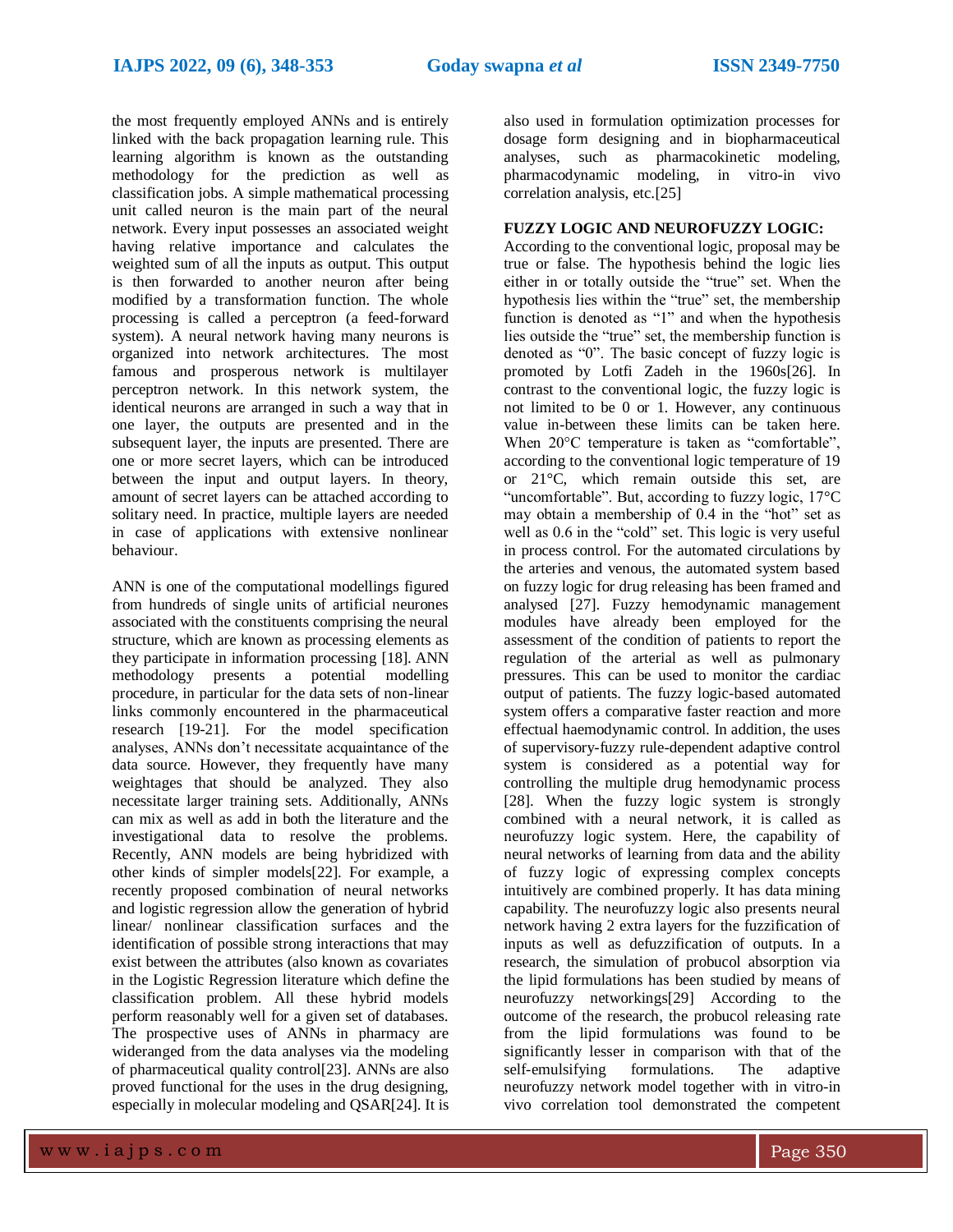predictive presentation and the prospective for the development of complex relationships as well as interpolates the pharmacokinetic constraints.

## **PRINCIPAL COMPONENT ANALYSIS (PCA) :**

PCA is another AI based model for decreasing the dataset-dimensionality by preserving as much 'variability' (i.e., statistical information) as possible and at the same time, PCA modelling minimizes the loss of information. PCA modelling translates into searching newer variables, which are linear functions of those in the original dataset by generating newer uncorrelated variables so that maximize the variance, successively.Searching of such newer variables, the principal components reduce the resolving of an eigenvector or eigenvalue problem[.30-31] PCA can be based on either the covariance matrix or the correlation matrix and the main applications of PCA are descriptive in nature, rather than the inferential uses. Recent years, PCA is well-known for using as a 'hypothesis generating' AI tool generating a useful statistical mechanic's frame for modelling of biological systems without the requirement for strong a priori theoretical assumptions, which makes PCA of paramount significance for drug discovery research by a systemic perspective overcoming too narrow reductionist approaches [32].

#### **ADVANTAGES OF AI TECHNOLOGY:**

The potential advantages of AI technology are as follows: [ 33]

i) Error minimization: AI assists to decrease the errors and increase the accuracy with more precision. Intelligent robots are made of resistant metal bodies and capable of tolerating the aggressive atmospheric space, therefore, they are sent to explore space. ii) Difficult exploration: AI exhibits its usefulness in the mining sector. It is also used in the fuel exploration sector. AI systems are capable of investigating the ocean by defeating the errors caused by humans. iii) Daily application: AI is very useful for our daily acts and deeds. For examples, GPS system is broadly used in long drives. Installation of AI in Androids helps to predict what an individual is going to type. It also helps in correction of spelling mistakes. iv) Digital assistants: Now-a-days, the advanced organizations are using AI systems like 'avatar' (models of digital assistants) for the reduction of human needs. The 'avatar' can follow the right logical decisions as these are totally emotionless. Human emotions and moods disturb the efficiency of judgement and this problem can be overcome by the uses of machine intelligence v) Repetitive tasks: In general, human beings can perform single task at a time. In contrast to the human beings, machines are capable of performing multi-tasking jobs and can analyze more rapidly in

comparison to the human beings. Various machine parameters, i.e., speed and time can be adjusted according to their requirements. vi) Medical uses:In general, the physicians can assess the condition of patients and analyze the adverse effects and other health risks associated with the medication with the help of AI program. Trainee surgeons can gather knowledge by the applications of AI programs like various artificial surgery simulators (for examples, gastrointestinal simulation, heart simulation, brain simulation, etc. vii) No breaks: Unlike human beings who have the capacity of working for 8 h/day with breaks, the machines are programmed in such a way that these are capable of performing the work in a continuous manner for long hours devoid of any kinds of confusions and boredom. viii) Increase technological growth rate: AI technology is widely used in most of the advanced technological innovations worldwide. It is capable of producing different computational modelling programs and aims for the invention of the newer molecules. AI technology is also being used in the development of drug delivery formulations. ix) No risk: In case of working at the risky zone like fire stations, there are huge chances of causing harm to the personnel engaged. For the machine learning programs, if some mishap happens then broken parts can be repairable. x) Acts as aids: AI technology has played a different function by serving children as well as elders on a 24x7 basis. It can perform as teaching and learning sources for all. xi) Limitless functions: Machines are not restricted to any boundaries. The emotionless machines can do everything more efficiently and, also produce more accurately than the human beings.

#### **CONCLUSION:**

During past few years, a considerable amount of increasing interest towards the uses of AI technology has been identified for analyzing as well as interpreting some important fields of pharmacy like drug discovery, dosage form designing, polypharmacology, hospital pharmacy, etc., as the AI technological approaches believe like human beings imagining knowledge, cracking problems and decision making. The uses of automated workflows and databases for the effective analyses employing AI approaches have been proved useful. As a result of the uses of AI approaches, the designing of the new hypotheses, strategies, prediction and analyses of various associated factors can easily be done with the facility of less time consumption and inexpensiveness.

#### **REFERENCES:**

1. Mak KK, Pichika MR. Artificial intelligence in drug development: Present status and future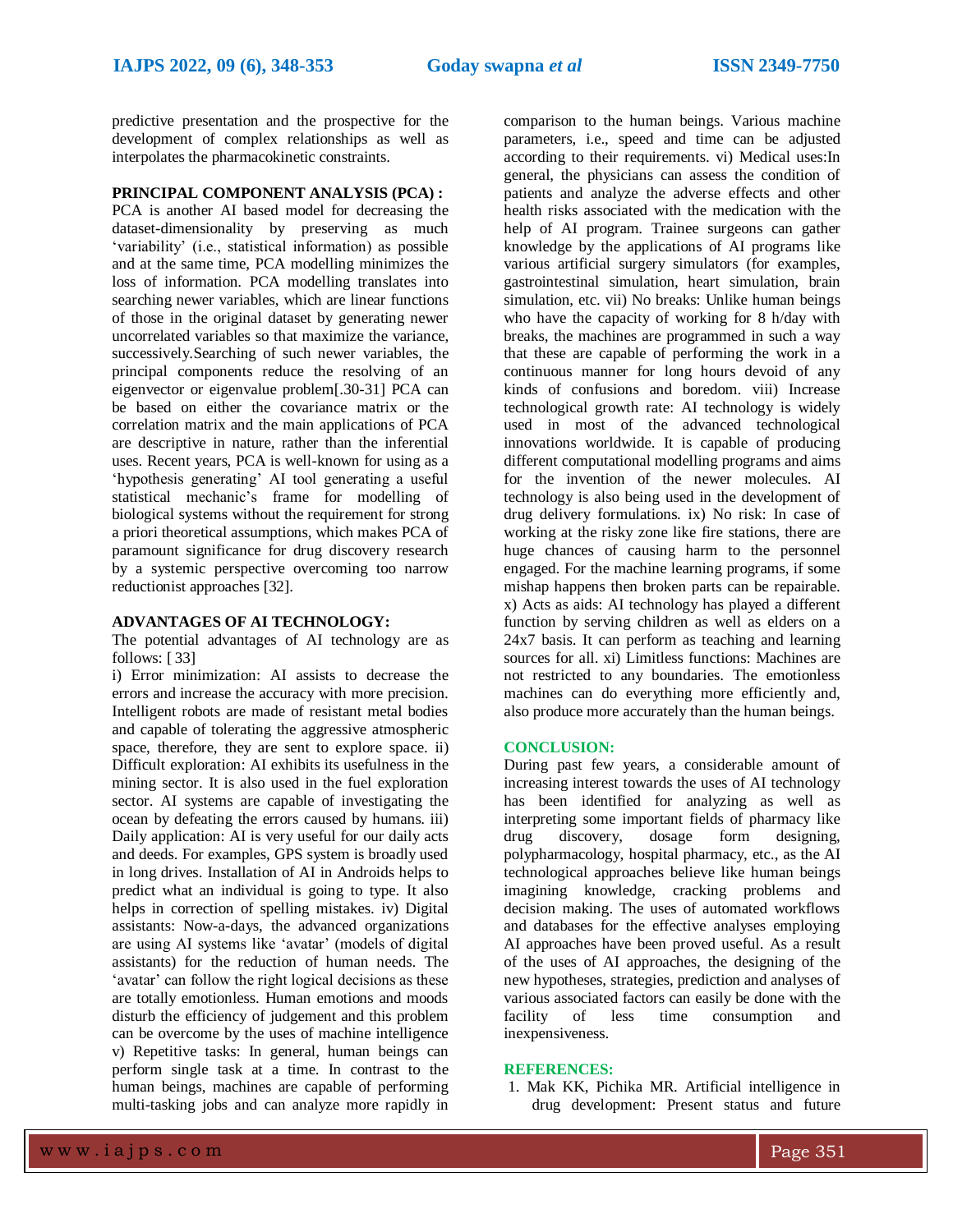prospects. Drug Discov Today. 2019;24(3):773- 80.

- 2. Hassanzadeh P, Atyabi F, Dinarvand R. The significance of artificial intelligence in drug delivery system design. Adv Drug Deliv Rev. 2019;151:169-90.
- 3. Russel S, Dewey D, Tegmark M. Research priorities for robust and beneficial artificial intelligence. AI Mag. 2015;36(4):105-14.
- 4. Duch W, Setiono R, Zurada JM. Computational intelligence methods for rulebased data understanding. Proc IEEE. 2004;92(5):771-805.
- 5. Dasta JF. Application of artificial intelligence to pharmacy and medicine. Hosp Pharm. 1992;27(4):319-22.
- 6. Jiang F, Jiang Y, Zhi H. Artificial intelligence in healthcare: Past, present and future. Stroke Vasc Neurol. 2017;2(4):230-43.
- 7. Gobburu JV, Chen EP. Artificial neural networks as a novel approach to integrated pharmacokinetic-pharmacodynamic analysis. J Pharm Sci. 1996;85(5):505-10.
- 8. Sakiyama Y. The use of machine learning and nonlinear statistical tools for ADME prediction. Expert Opin Drug Metab Toxicol. 2009;5(2):149-69.
- 9. Agatonovic-Kustrin S, Beresford R. Basic concepts of artificial neural network (ANN) modeling and its application in pharmaceutical research. J Pharm Biomed Anal. 2000;22(5):717- 27.
- 10. Zhang ZH, Wang Y, Wu WF, Zhao X, Sun XC, Wang HQ. Development of glipizide push-pull osmotic pump controlled release tablets by using expert system and artificial neural network. Yao Xue Xue Bao. 2012;47(12):1687-95.
- 11. Ma J, Sheridan RP, Liaw A, Dahl GE, Svetnik V. Deep neural nets as a method for quantitative structure–activity relationships. J Chem Inf Model. 2015;55(2):263-74.
- 12. Mayr A, Klambauer G, Unterthiner T, Hochreither S. Deep Tox: Toxicity prediction using Deep Learning. Front Environ Sci. 2016;3:80.
- 13. Bishop CM. Model-based machine learning. Philos Trans A Math Phys Eng Sci. 2013;371(1984):20120222.
- 14. Merk D, Friedrich L, Grisoni F, Schneider G. De novo design of bioactive small molecules by artificial intelligence. Mol Inform. 2018;37(1- 2):1-4.
- 15. Manikiran SS, Prasanthi NL. Artificial Intelligence: Milestones and Role in Pharma and Healthcare Sector. Pharma Times. 2019;51(1):10-1.
- 16. Cherkasov A, Hilpert K, Jenssen H, Fjell CD, Waldbrook M, Mullaly SC, et al. Use of artificial intelligence in the design of small peptide antibiotics effective against a broad spectrum of highly antibiotic resistant superbugs. ACS Chem Biol. 2009;4(1):65-74.
- 17. Haykin S. Neural Networks: A Comprehensive Foundation, 1st ed. PrenticeHall PTR. NJ, United State. 1998.
- 18. Zupan J, Gasteiger J. Neural nets for mass and vibrational spectra. J Mol Struct. 1993;292:141- 59.
- 19. Achanta AS, Kowalski JG, Rhodes CT. Artificial neural networks: Implications for pharmaceutical sciences. Drug Dev Ind Pharm. 1995;21(1):119- 55.
- 20. Sakiyama Y. The use of machine learning and nonlinear statistical tools for ADME prediction. Expert Opin Drug Metab Toxicol. 2009;5(2):149-69.
- 21. Sutariya V, Groshev A, Sadana P, Bhatia D, Pathak Y. Artificial neural network in drug delivery and pharmaceutical research. Open Bioinf J. 2013;7(1):49-62.
- 22. Gutiérrez PA, Hervás-Martínez C. Hybrid Artificial Neural Networks: Models, Algorithms and Data. Advances in Computational Intelligence, Lecture Notes in Computer Science, Springer, Berlin, Heidelberg. 2011;6692.
- 23. Taskinen J, Yliruusi J. Prediction of physicochemical properties based on neural network modeling. Adv Drug Deliv Rev. 2003;55(9):1163-83.
- 24. Fleming N. How artificial intelligence is changing drug discovery. Nature. 2018;557(7706):S55-7. 25. Sun Y, Peng Y, Chen Y, Shukla AJ. Application of artificial neural networks in the design of controlled release drug delivery systems. Adv Drug Deliv Rev. 2003;55(9):1201-15.
- 26. Zadeh LA. Fuzzy sets. Inform Control. 1965;8:338-53.
- 27. Huang JW, Roy RJ. Multiple-drug hemodynamic control using fuzzy decision theory. IEEE Transact Biomed Eng. 1998;45(2):213-28.
- 28. Held CM, Roy RJ. Multiple drug hemodynamic control by means of a supervisory fuzzy rulebased adaptive control system: Validation on a model. IEEE Trans Biomed Eng. 1995;42(4):371-85. 29. Fatouros DG, Nielsen FS, Douroumis D, Hadjileontiadis LJ, Mullertz A. In vitro–in vivo correlations of selfemulsifying drug delivery systems combining the dynamic lipolysis model and neuro-fuzzy networks. Eur J Pharm Biopharm. 2008;699(3):887-98.